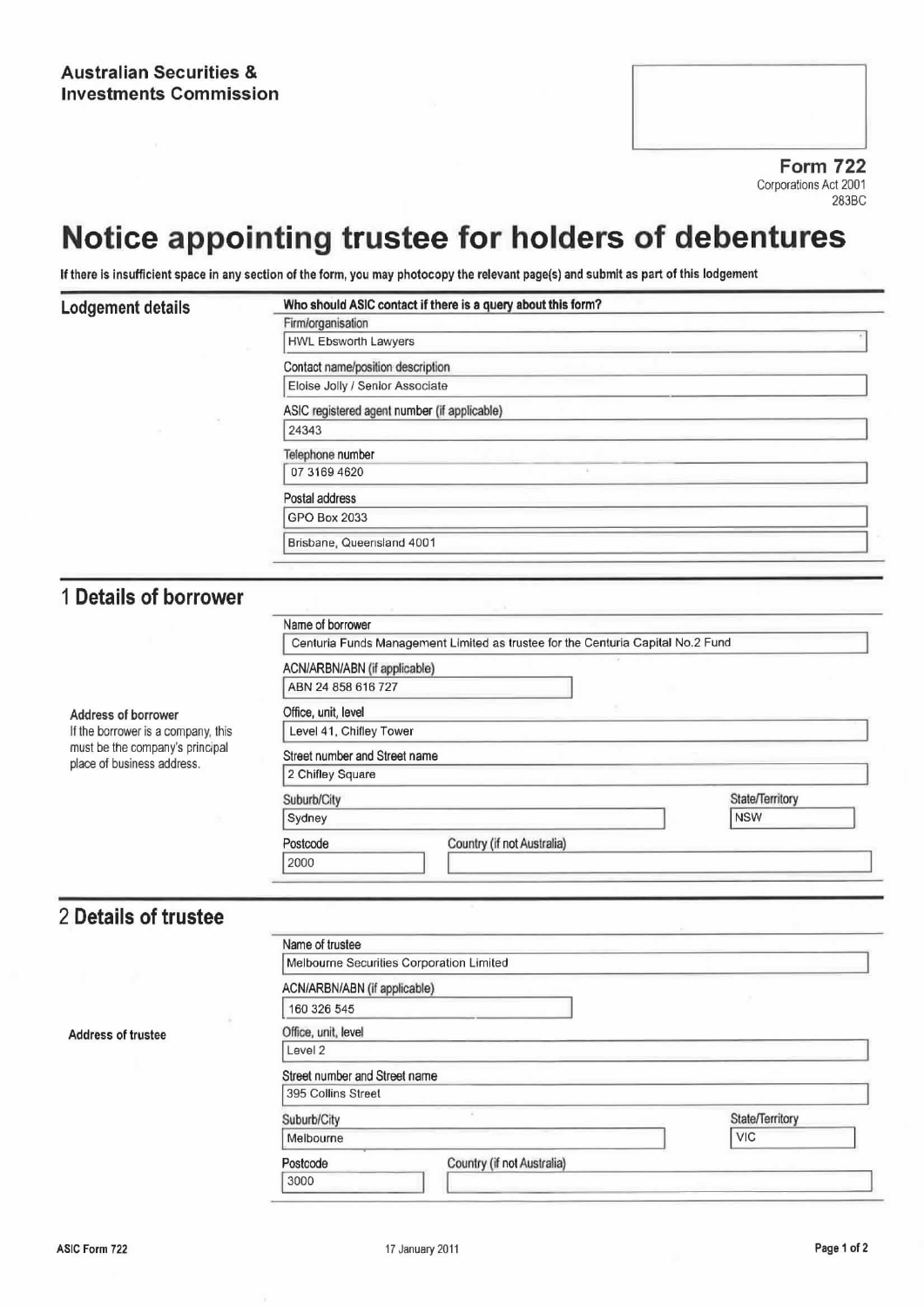# 2 Continued... Details of trustee

| Name of trust                                       | Name of trust<br>Centuria Capital Retail Note Trust                                                                |                      |  |
|-----------------------------------------------------|--------------------------------------------------------------------------------------------------------------------|----------------------|--|
|                                                     | Appointment date of the trustee<br>$\overline{2}$<br>9<br>0<br>3<br>[M<br>M]<br>IY<br>Y]<br>ID<br>DI               |                      |  |
|                                                     | Date of trust deed<br>9<br>3<br>$\sqrt{2}$<br>1<br>0<br>1<br>$\overline{\mathsf{N}}$<br>M)<br>Y]<br>[M<br>[D<br>D] |                      |  |
| Signature<br>This form must be signed by a director | Name<br>Anna Kovarik                                                                                               |                      |  |
| or secretary of the company.                        | Capacity<br>$\mathsf X$<br>Secretary<br>Director                                                                   |                      |  |
|                                                     | Signature                                                                                                          |                      |  |
|                                                     | Date signed<br>$\mathscr{Z}$<br>੭<br>M<br>[M<br>D<br>D)<br>N<br>Y1                                                 |                      |  |
| Lodgement                                           | Send completed and signed forms to:                                                                                | For more information |  |

Australian Securities and Investments Commission, GPO Box 9827 in your capital city.

Web www.asic.gov.au Need help? www.asic.gov.au/question Telephone 1300 300 630